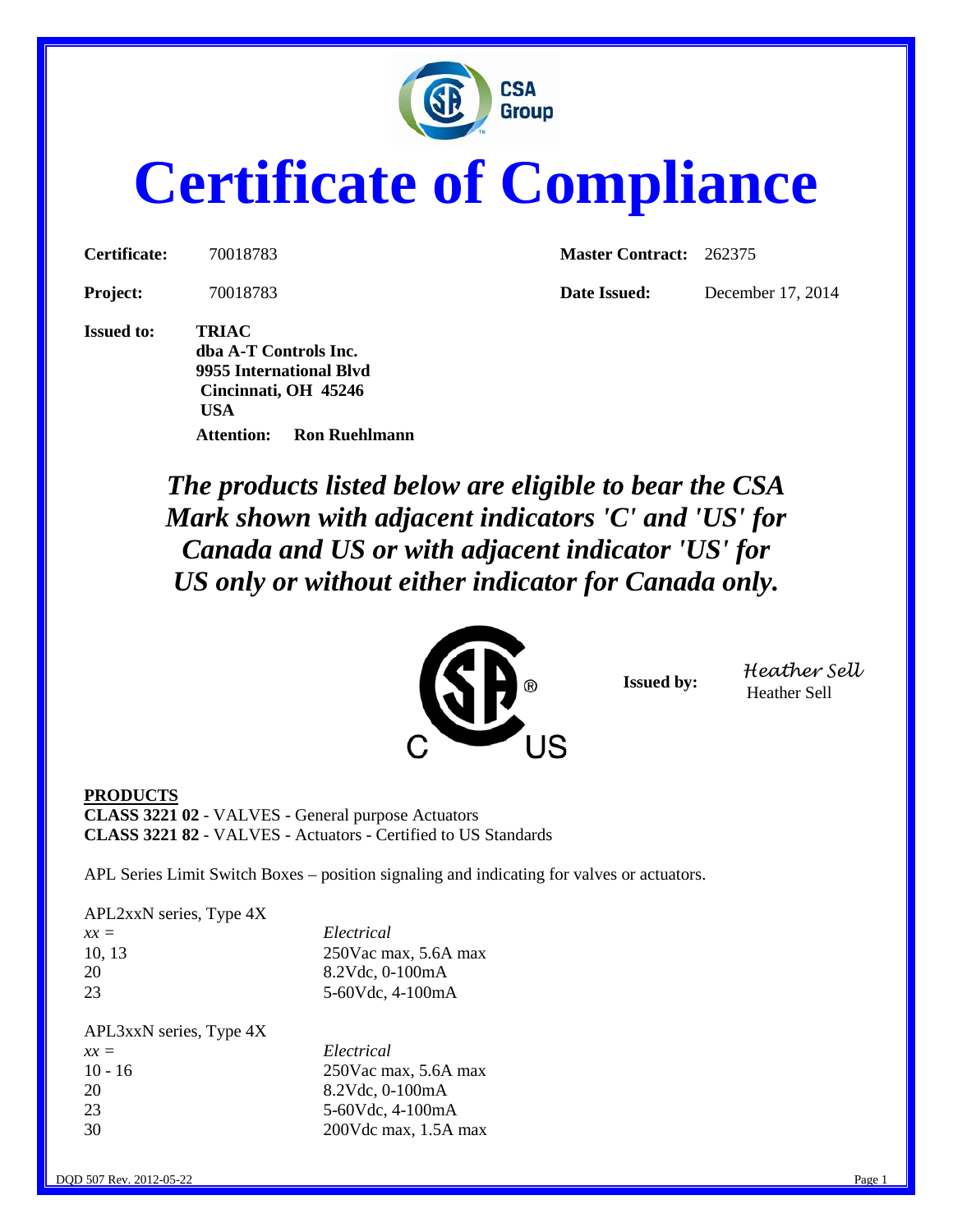

**Certificate:** 70018783 **Project:** 70018783

**Master Contract:** 249581 **Date Issued:** December 17, 2014

Notes:

1) Not intended for direct connection with motor(s).

## **APPLICABLE REQUIREMENTS**

C22.2 No 139-13 – Electrically Operated Valves ANSI/UL 429 (7th Ed) – Electrically Operated Valves C22.2 No 94.1-07/UL 50 (12th Ed) - Enclosures for Electrical Equipment, Nonenvironmental Considerations C22.2 No 94.2-07/UL 50E (1st Ed) - Enclosures for Electrical Equipment, Environmental Considerations